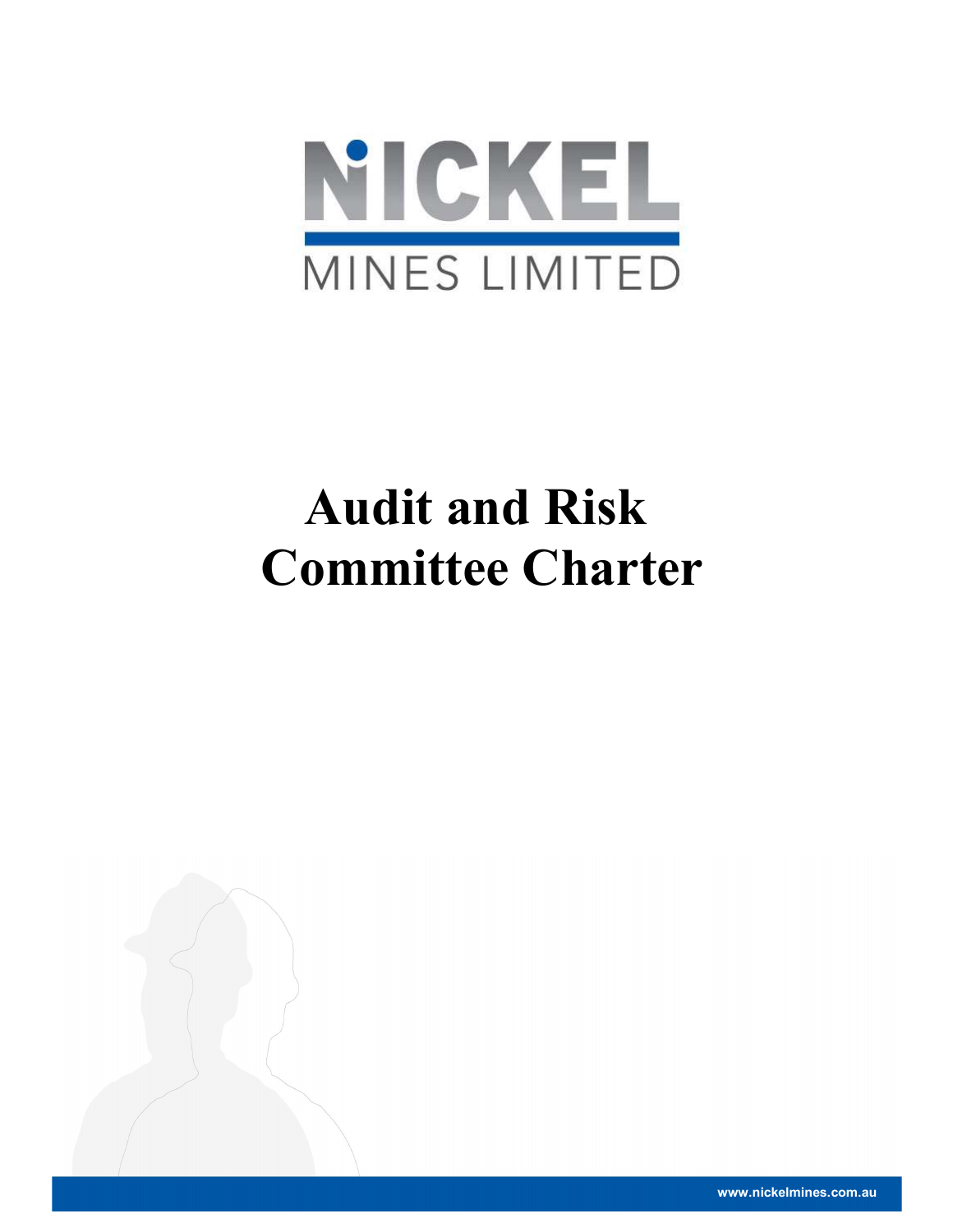# AUDIT & RISK MANAGEMENT COMMITTEE CHARTER

## Nickel Mines Limited ("Company")

## 1. Objectives

The Audit and Risk Management Committee (Committee) has been established by the board of directors (Board) of the Company. The objectives of the Committee are to:

- assist the Board in discharging its responsibilities relative to the financial reporting process, the system of internal control relating to all matters affecting the Company's financial performance and the audit process;
- assist the Board in monitoring compliance with laws and regulations and the Company's Code of Conduct;
- assist the Board to adopt and apply appropriate ethical standards in relation to the management of the Company and the conduct of its business;
- implement, review and supervise the Company's risk management framework; and
- review the adequacy of the Company's insurance policies.

## 2. Authority

The Committee has authority to conduct or authorise investigations into any matters within its scope of responsibility. It is authorised to:

- retain outside counsel, accountants or other experts, at the expense of the Company, to advise the Committee or assist in the conduct of any matter;
- seek any information it requires from employees (all of whom are directed to cooperate with the Committee's requests) or external parties; and
- meet with Company officers, employees, external auditor, internal auditor (if any) or outside counsel, as necessary and without management present.

The Committee will make recommendations to the Board on all matters requiring a decision from the Board. The Committee does not have the power or authority to make a decision in the Board's name or on its behalf.

## 3. Membership

Members of the Committee shall comprise members of the Board appointed by the Board.

The number of members of the Committee shall be a minimum of three directors, all of whom shall, where practicable, be non-executive directors and, a majority of whom should be independent directors. All members of the Committee shall be financially literate and have a sufficient understanding of the industry in which the Company operates. At least one member shall have an adequate accounting or financial background (that is, should be a qualified accountant or other finance professional with experience of financial and accounting matters).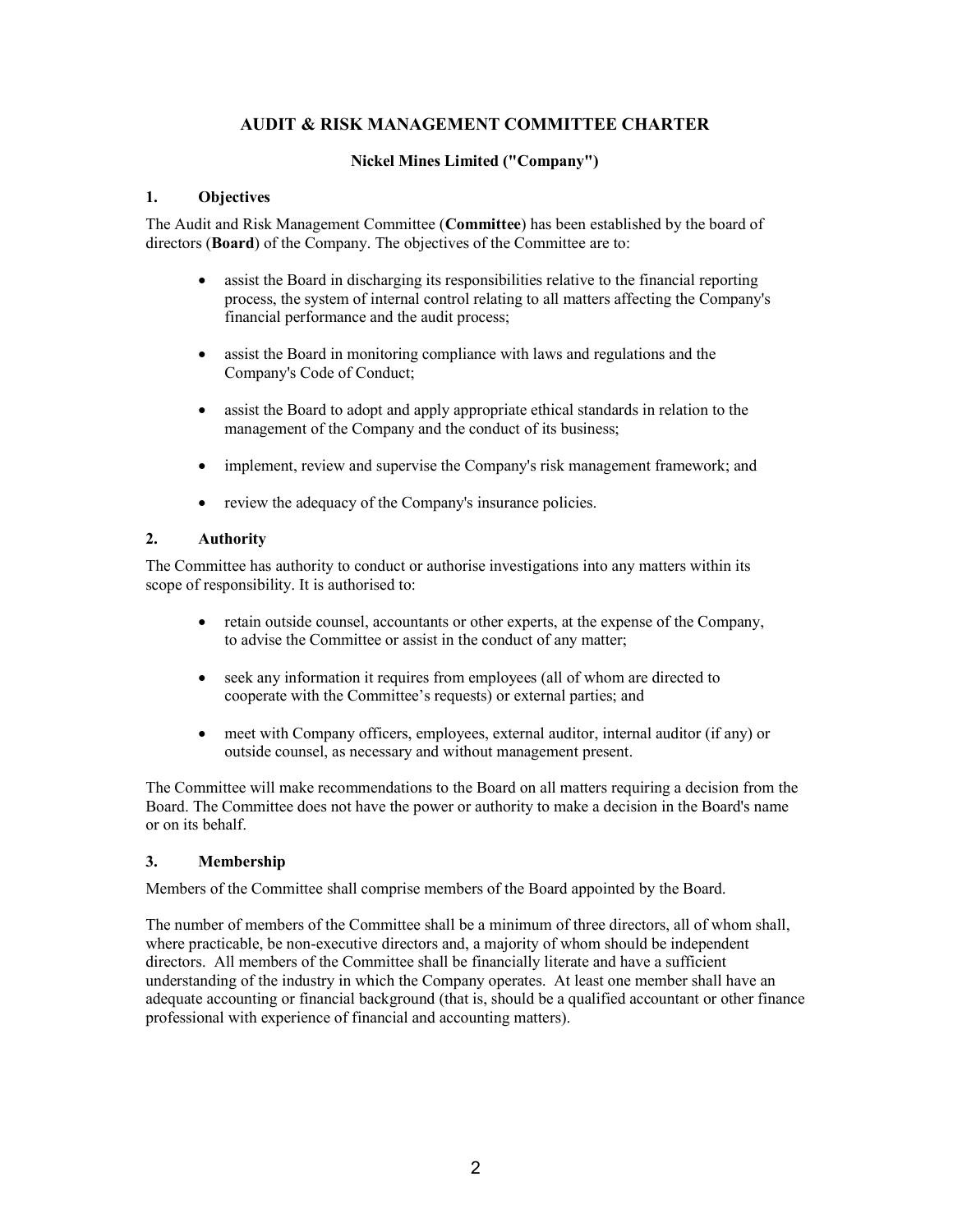The Board will nominate the Chair of the Committee from time to time. The Committee Chair will be, where practicable, an independent director who is not Chair of the Board.

## 4. Committee Meetings

Meetings shall be held as required but not less than twice a year having regard to the Company's reporting and audit cycle. Any member of the Committee may request a meeting at any time if they consider it necessary.

A quorum of the Committee will comprise two members. However, all members of the Committee are expected to attend and participate in Committee meetings.

If the Committee Chair is absent from a meeting and no acting chair has been appointed, the Committee members present may choose one of them to act as chair for that meeting.

Non-Committee members may be invited by the Committee Chair to attend meetings of the Committee.

Meetings of the Committee may be held or participated in by conference call or similar means, and decisions may be made by circular or written resolution.

Each member of the Committee will have one vote.

The Committee Chair will not have a casting vote. If there is a tied vote, the motion will lapse.

Following each meeting, the Committee Chair will report to the Board on any matter that should be brought to the Board's attention and on any recommendation of the Committee that requires Board approval or action, and provide the Board with sufficient information upon which to make a decision in that regard.

Minutes of meetings of the Committee will be prepared for approval by the Committee and be circulated to the members of the Board.

The Company Secretary will provide such assistance as may be required by the Committee Chair including in relation to preparation of the agenda, minutes or papers for the Committee.

## 5. Responsibilities

The responsibilities of the Committee are as follows:

## Financial statements

- review the half-yearly and yearly financial statements and consider whether they are complete, consistent with information known to the Committee, reflect appropriate accounting policies and principles and otherwise provide a true and fair view of the financial position and performance of the Company;
- receive and consider in connection with the Company's half-yearly and yearly financial statements letters of representation to the Board in respect of financial reporting and the adequacy and effectiveness of the Company's risk management, internal compliance and control systems and the process and evidence adopted to satisfy those conclusions;
- review the financial sections of the Company's Annual Report and related regulatory filings before release and consider the accuracy and completeness of the information;
- review with management and the external auditors the results of the audit;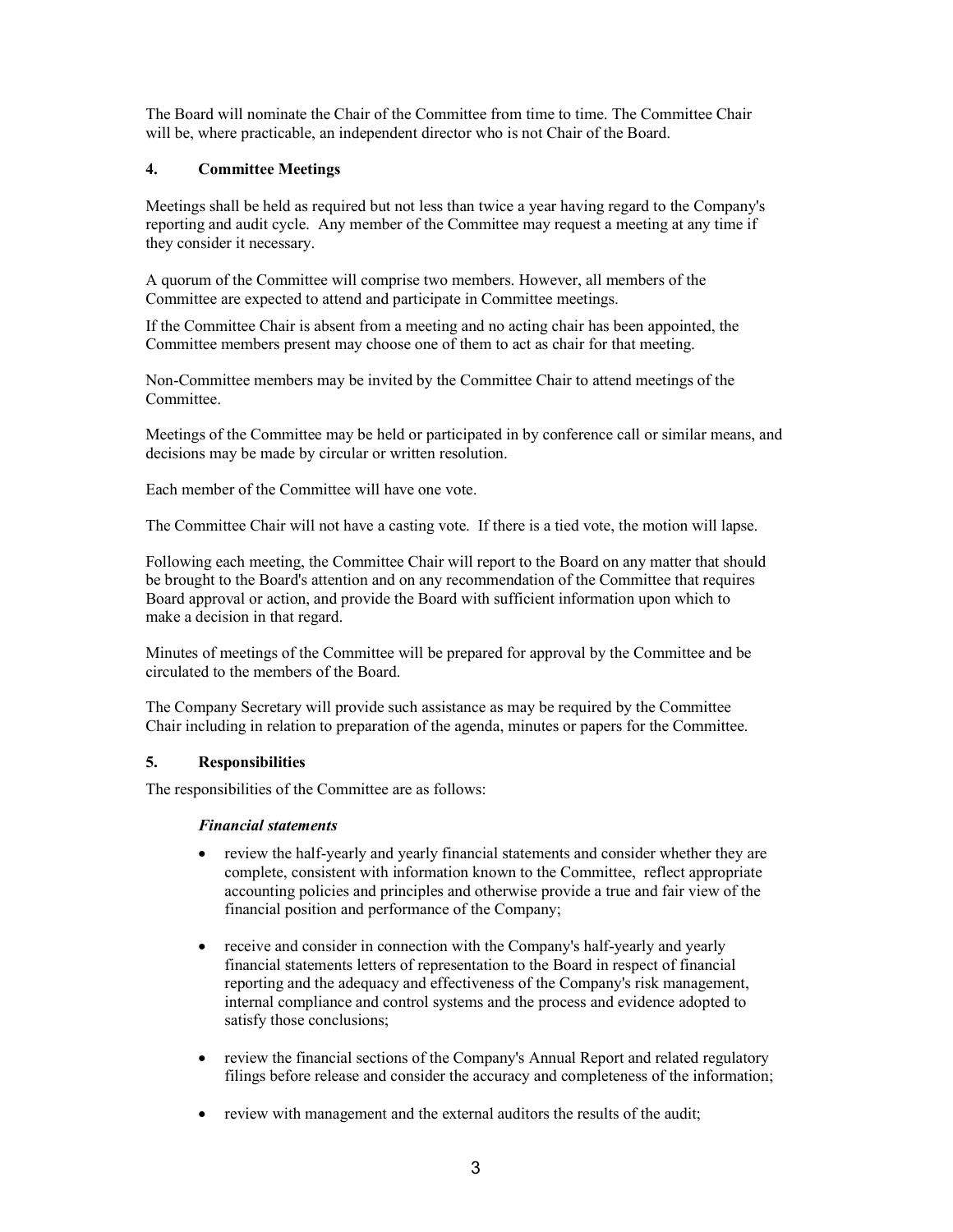receive from the Company Chief Executive Officer and Chief Financial Officer a declaration that, in their opinion, the financial records of the Company have been properly maintained and that the financial statements comply with accounting standards and give a true and fair view of the financial position and performance of the Company and that the opinion has been formed on the basis of a sound system of risk management and internal control which is operating effectively before the Board approves the half-yearly and yearly financial statements;

## Internal control

- monitoring of corporate risk assessment and the internal controls instituted in accordance with the Company's Risk Management Policy;
- review the effectiveness of the Company's internal controls regarding all matters affecting the Company's financial performance and financial reporting, including information technology security and control;
- review the scope of internal (if one is appointed) and external auditors' review of internal control, review reports on significant findings and recommendations, together with management's responses, and recommend changes from time to time as appropriate;

#### External audit

- establish procedures for the selection, appointment and removal of the external auditor and for the rotation of external audit engagement partners;
- review the external auditors' proposed audit scope and approach;
- meet with the external auditor to review reports, and meet separately, at least once a year, to discuss in that regard any matters that the Committee or auditors believe should be discussed privately;
- establish policies as appropriate in regards to the independence, integrity and performance of the external auditor;
- review of the independence of the external auditors and the appropriateness of any services provided by them to the Company (if any), outside their statutory role;
- for the purpose of removing or appointing external auditors review their performance, including their proposed fees, and if appropriate conduct a tender of the audit. Any subsequent recommendation following the tender for the appointment of an external auditor will be put to the Board and then if a change is approved it will be put forward to shareholders for their approval;
- review any proposal for the external auditor to provide non-audit services and consider whether it might compromise the independence of the external auditor;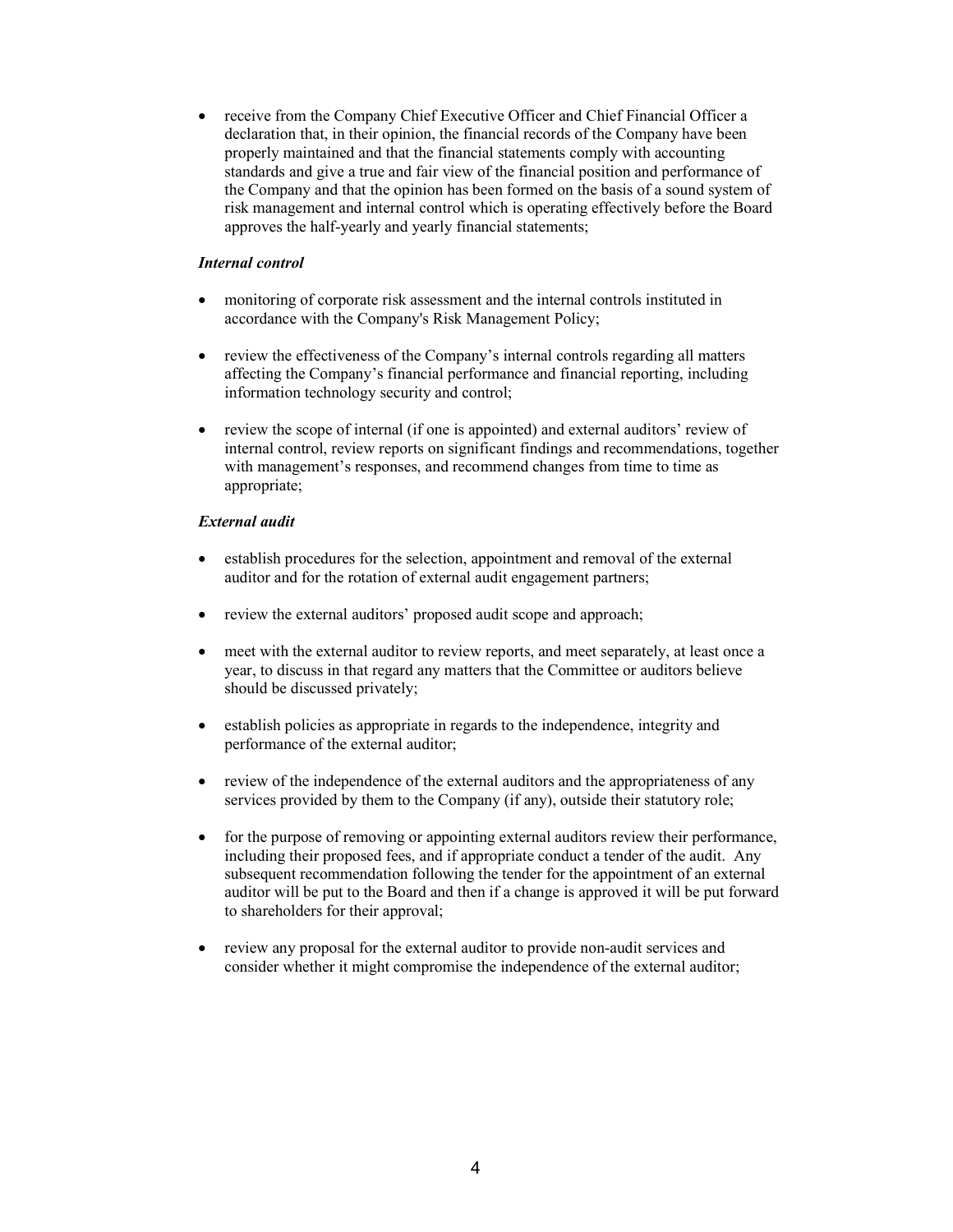## Compliance

- consider the workplan for Company compliance activities;
- obtain regular updates from management regarding compliance matters;
- review the effectiveness of the system for monitoring compliance with laws and regulations and the results of management's investigation and follow-up (including disciplinary action) of any instances of non-compliance;
- review and assess the management process supporting external reporting;
- review the findings of any examinations by regulatory agencies and authorities;
- review the process for communicating the Code of Conduct to Company personnel, and for monitoring compliance with that Code;

#### Risk management

- consider the overall risk management framework and annually review its effectiveness in meeting sound corporate governance principles and keep the Board informed of all significant business risks;
- review with management the adequacy of the Company's systems for identifying, managing, and monitoring the key risks to the Company in accordance with the Company's Risk Management Policy;
- obtain reports from management on the status of any key risk exposures or incidents;
- review the adequacy of the Company's process for managing risk and provide a recommendation to the Board regarding the same in accordance with the Company's Risk Management Policy;
- review any incident involving fraud or other break down of the Company's internal controls in accordance with the Company's Risk Management Policy;
- review any incident involving any break down of the Company's risk management framework in accordance with the Company's Risk Management Policy;
- review the Company's insurance program having regard to the Company's business and the insurable risks associated with its business and inform the Board regarding the same;
- review whether the Company has any material exposure to any economic, environmental and social sustainability risks and if so, develop strategies to manage such risks to present to the Board;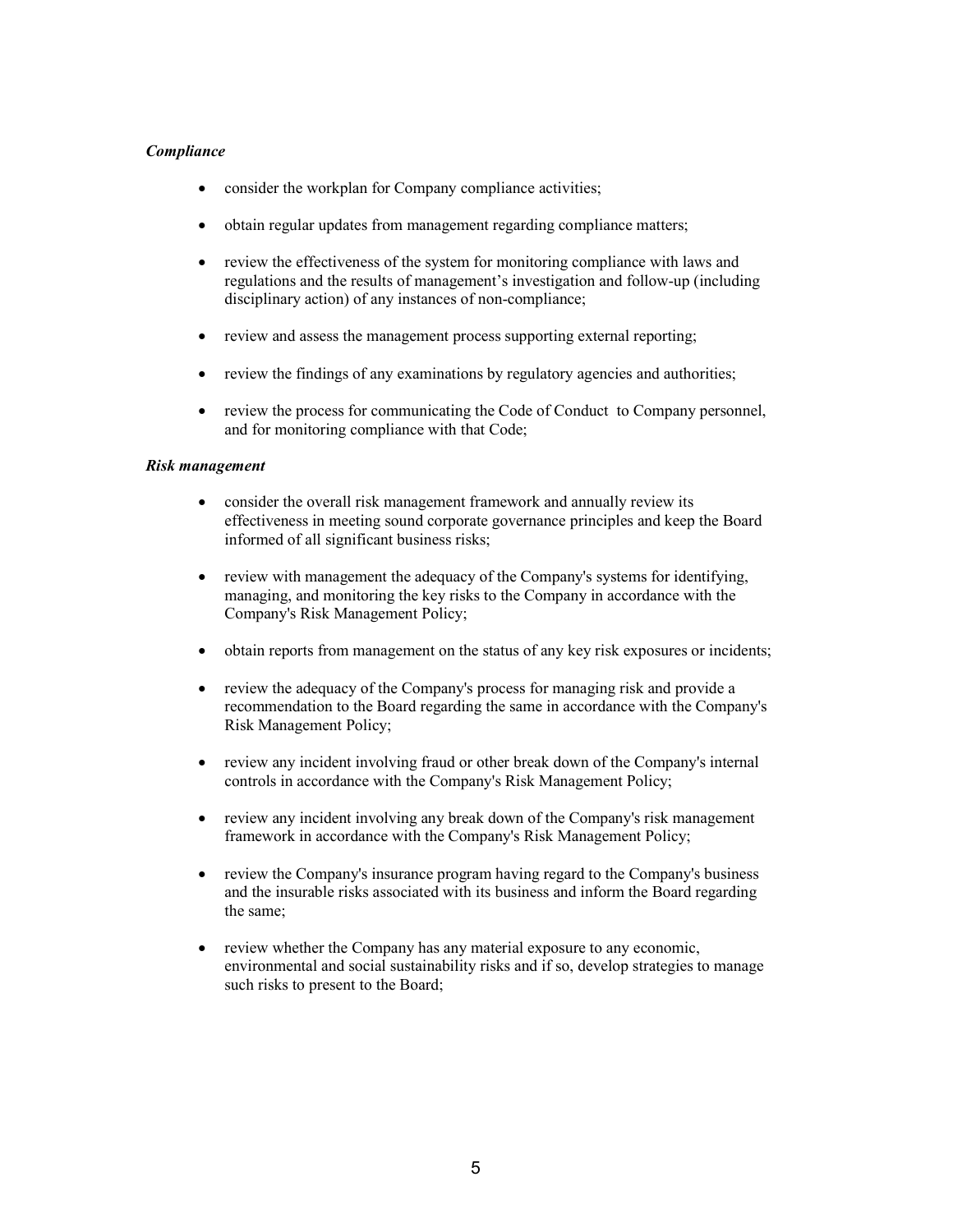## Reporting responsibilities

- regularly report to the Board about Committee activities, issues, and related recommendations. Such report should include the results of the Committee's:
	- o assessment of whether external reporting is consistent with Committee members' information and knowledge and is adequate for the needs of the Company's shareholders;
	- o assessment of the management processes which supports external reporting;
	- o assessment of the Company's corporate reporting processes;
	- o assessment of the appropriateness of the accounting choices made by management in preparing the Company's financial statements;
	- o procedures for the selection and appointment of the Company's external auditor and for the rotation of external audit engagement partners;
	- o recommendations for the appointment or, if necessary, the removal of the external auditor;
	- o assessment of the performance and independence of the Company's external auditor. Where the external auditor provides non-audit services, the report should also state whether the Committee is satisfied that provision of those services has not compromised the auditor's independence;
	- o assessment of the performance and objectivity of the Company's internal audit function (if one is appointed);
	- o review of the Company's risk management and internal control systems;
	- o recommendations for the appointment, or if necessary, the dismissal of the head of internal audit (if one is appointed);
- provide an open avenue of communication between internal audit (if one is appointed), the external auditors and the Board. For the purpose of supporting the independence of their function, the external auditor and the internal auditor (if one is appointed) will have a direct line of reporting access to the Committee;
- report annually to the Company's shareholders, describing the Committee's composition, responsibilities and how they were discharged and any other information required by law or the ASX Listing Rules;
- review any other reports the Company issues that relate to Committee responsibilities;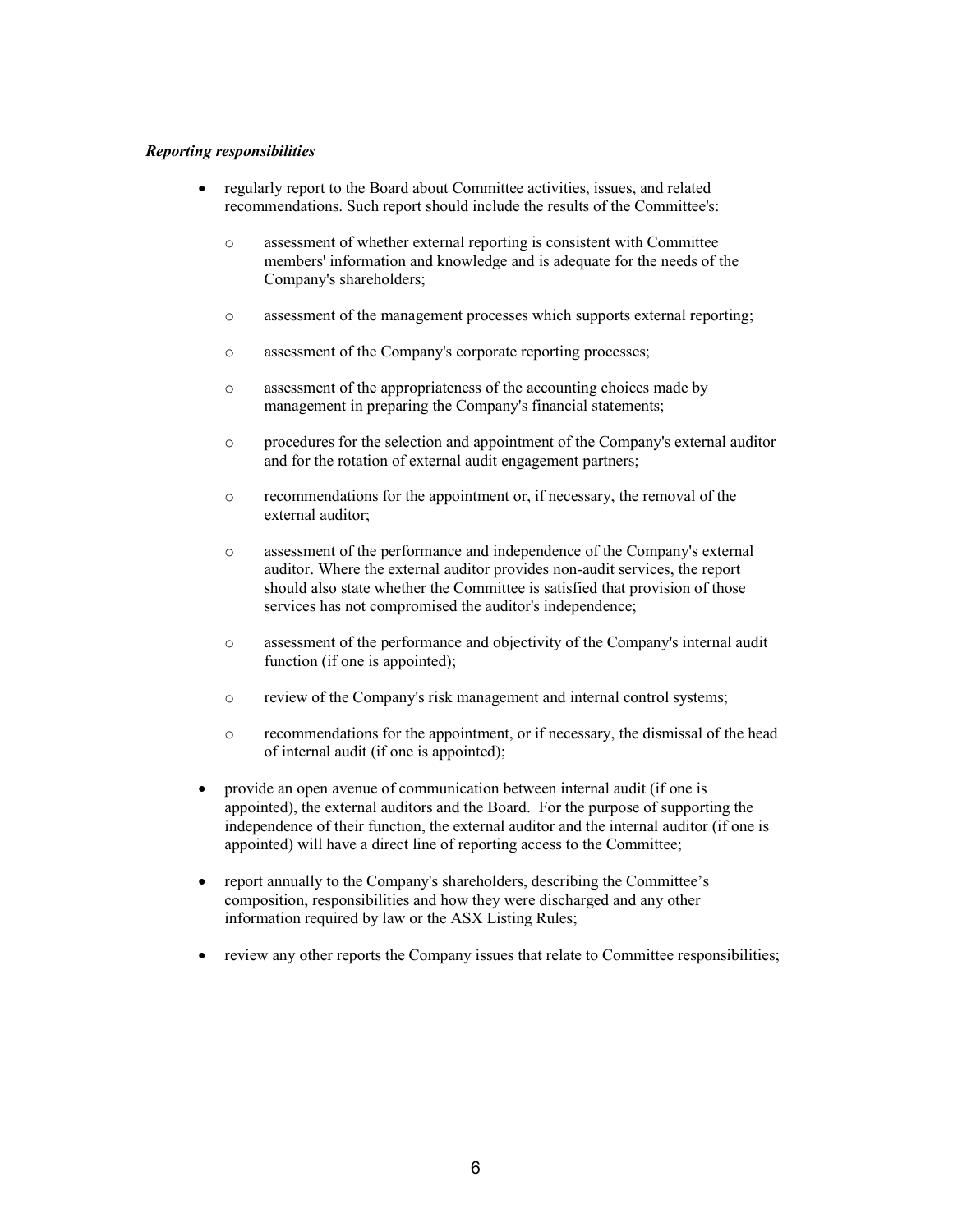## Related party transactions

- review and monitor related party transactions and investments involving the Company and its directors including maintaining a register of related party contracts which is reviewed at least annually;
- review the adequacy of the Company's and its subsidiaries (if any) insurance policies;
- review and approve all transactions in which the Company is a participant; and in which any parties related to the Company (including its executive officers, Directors, beneficial owners of more than 5% (substantial holding) of the Company's shares, immediate family members of the foregoing persons and any other persons whom the Board determines may be considered related parties of the Company) has or will have a direct or indirect material interest;
- the Committee should only approve those related party transactions that are determined to be in, or are not inconsistent with, the best interests of the Company and its shareholders, after taking into account all available facts and circumstances as the Committee or the Chair of the Company determines in good faith to be necessary. Transactions with related parties or shareholders holding a relevant interest in at least 10% of the Company's shares may also be subject to shareholder approval to the extent required by the ASX Listing Rules;

## Other responsibilities

- review the adequacy of external reporting by the Company to meet the needs of shareholders;
- perform other activities related to this Charter as requested by the Board;
- institute and oversee special investigations as needed;
- confirm annually that all responsibilities outlined in this Charter have been carried out; and
- evaluate the Committee's and individual members' performance on a regular basis.

#### 6. Review of the Committee

The Committee will prepare and provide to the Board annually:

- a self-evaluation of its performance against this Charter;
- recommended goals and objectives for the coming year; and
- recommended changes or improvements to this Charter if necessary.